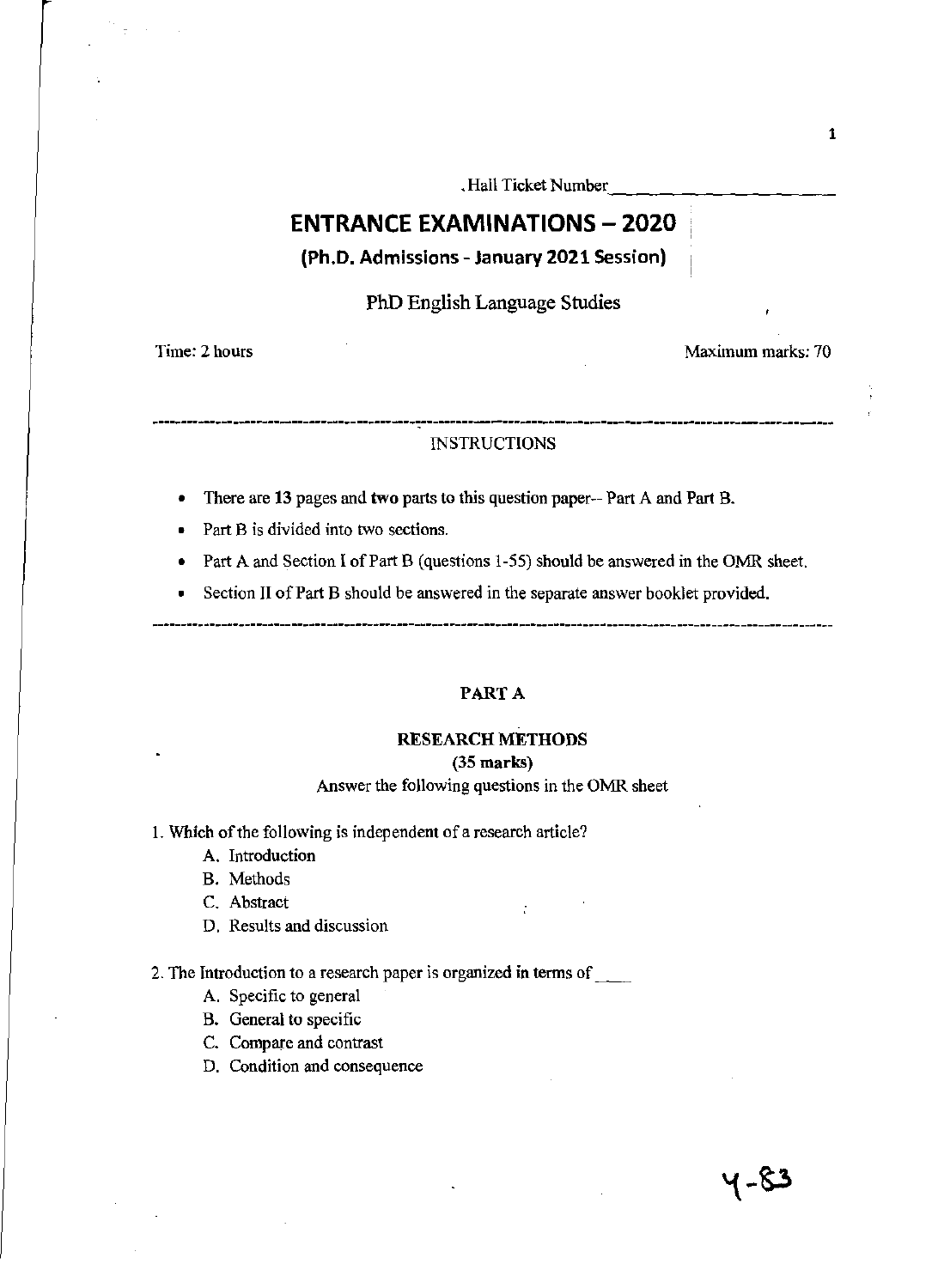3. Which of the sections of a research article does the following textual segment relate to?

*Drawing on data from a focus group and follow-up email interviews with pre-service language teachers, this study shows that the participants had a limited understanding of CT, and lacked preparation and support in their programmes regarding how to implement CT-oriented teaching practices (Yuan &Stap/eton, 2019:40).* 

- A. Methods
- B. Conclusion
- C. Results
- D. Introduction
- 4. Which section of the research report does not have scope for argumentation?
	- A. Literature review
	- B. Methods
	- C. Results
	- D. Discussion

5. Research writing tends to be dense, complex and abstract because

A. the members of such communities deliberately make it that way to keep away the nonspecialists.

B. contextual factors such as the specialist nature of the topic, and the mode chosen for communication creating a particular social identity for the interactants are relevant.

C. more complex sentences and lexical resources are deployed to display one's scholarship and command of language.

D. passive sentence construction and impersonal language use make it sound more objective and unbiased.

6. Which of the following is NOT the function of citation?

A. to flaunt one's sCholarship to the reader

B. to strengthen one's research claims.

C. to. avoid plagiarism

D. to give credit to the source text.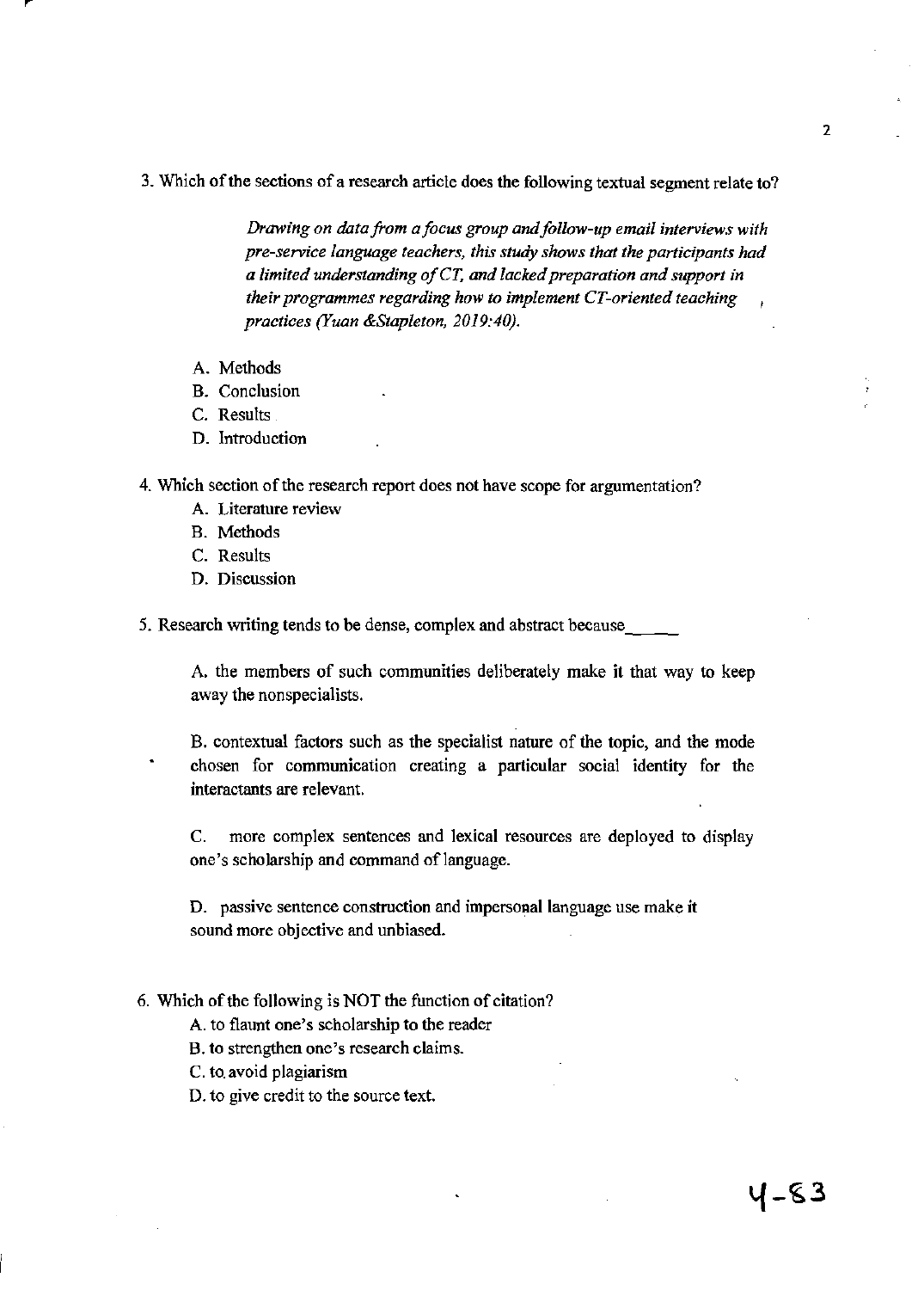7. Which paradigm does the following description reflect?

*Afisherman standing on a river bank describes (without getting his/her feet wet) the social properties of a species of fish* by *observing the general tendency of their group behaviour as they swim around* 

(Taylor, P.C., & Medina, M.N.D. 2013:2).

- A. Critical paradigm
- B. Interpretive paradigm
- C. Positivist paradigm
- D. Post-positivist paradigm
- 8. Which software is used in qualitative data analysis?
	- A. SPSS
	- B. R
	- C. MAXQDA
	- D. MATLAB
- 9. Which of the following is NOT a strategy for using other people's ideas in research?
	- A. Quoting
	- B. Interpreting
	- C. Paraphrasing
	- D. Summarizing
- 10. Which of the following is not ajoumal in English language studies/teaching?
	- A. World Englishes
	- B. Journal of English for Academic Purposes
	- C. TESOL Quarterly
	- D. English Historical Review

11. Annotated bibliographies are usually written by

- i. experts in the field on a topic under discussion in a book or ajournal.
- ii. research scholars as part of coursework assignments.
- iii. authors as a list of sources cited in research.

iv. scholars as in-text citation in a research report.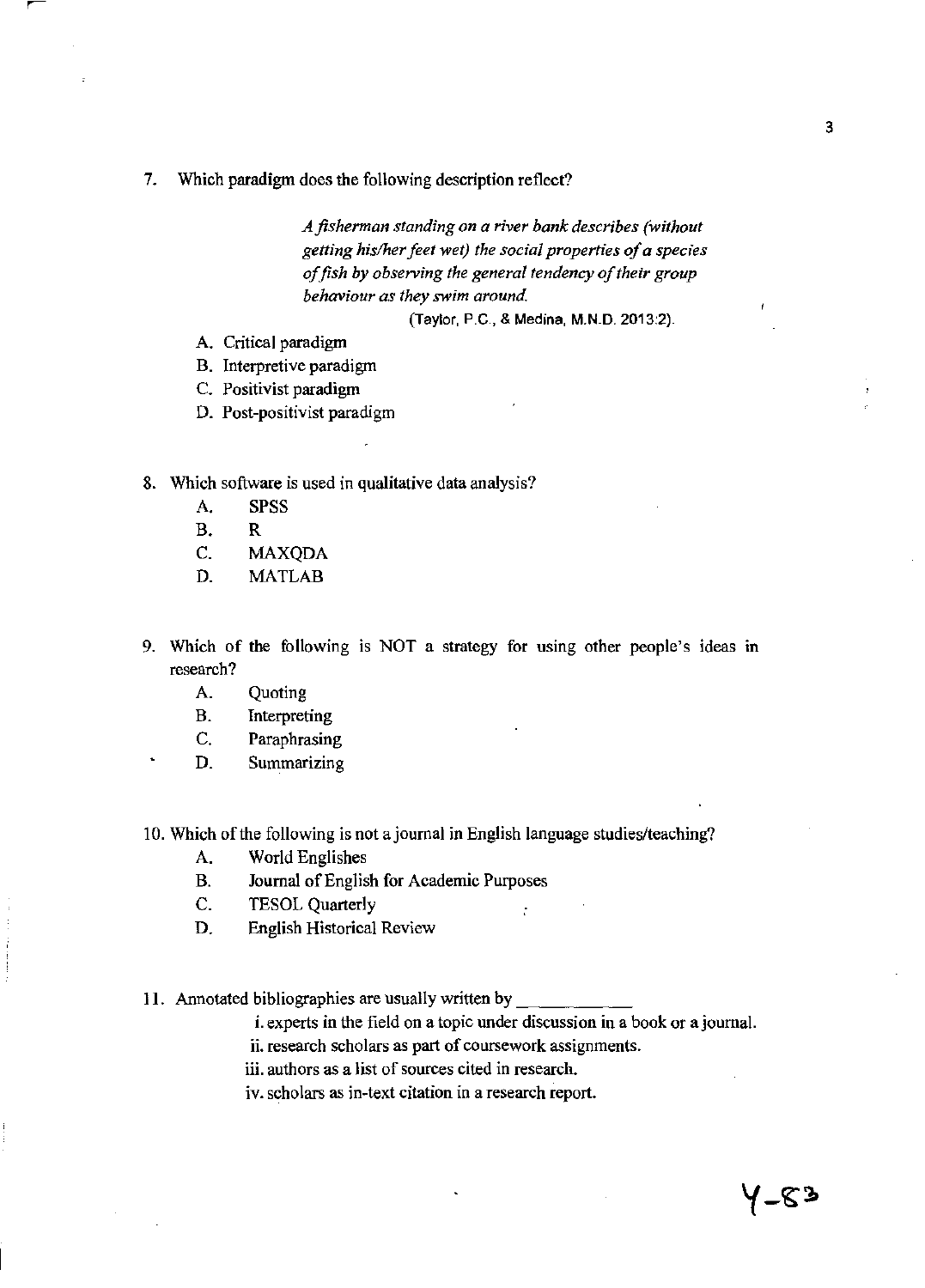- A.  $(i)$  and  $(iv)$
- B. (iii) and (iv)
- C.  $(i)$  and  $(ii)$
- D. (ii) and  $(iv)$

12. Which of the following information is not seen on a Title page of a research report?,

- i. Keywords
- ii. Name of the author
- iii. Date of submission
- iv. Acknowledgements
- A.  $(i)$  and  $(iv)$
- B. (iii) and  $(iv)$
- C. (ii) and (iii)
- D. (ii) and  $(iv)$

13. Which of the following is true about the reference section of a research report?

A. Key references of the citations are listed in the reference section.

B. All the citations in the report are listed in the reference section.

C. There are no strict guidelines about which citations are to be included in the reference section.

D. The author can decide on the citations to be included in the reference section.

14. In research, Literature Review is done in order to \_\_\_\_\_\_\_\_

- A. identify unexplored areas of research.
- B. understand the methodological problems in the previous research.
- C. know the factors that constrain the applicability of findings of the previous studies.
- D. All of the above

15. The main parts of a dissertation are \_\_\_\_\_\_\_

- A. Research plan, research data, Data analysis, final remarks, and references
- B. Introduction, Data col1ection, Data analysis, conclusions and recommendations
- C. Introduction, Literature review, research methods, results, discussion and conclusions
- D. Abstract, Literature review, Data collection, conclusions and bibliography

4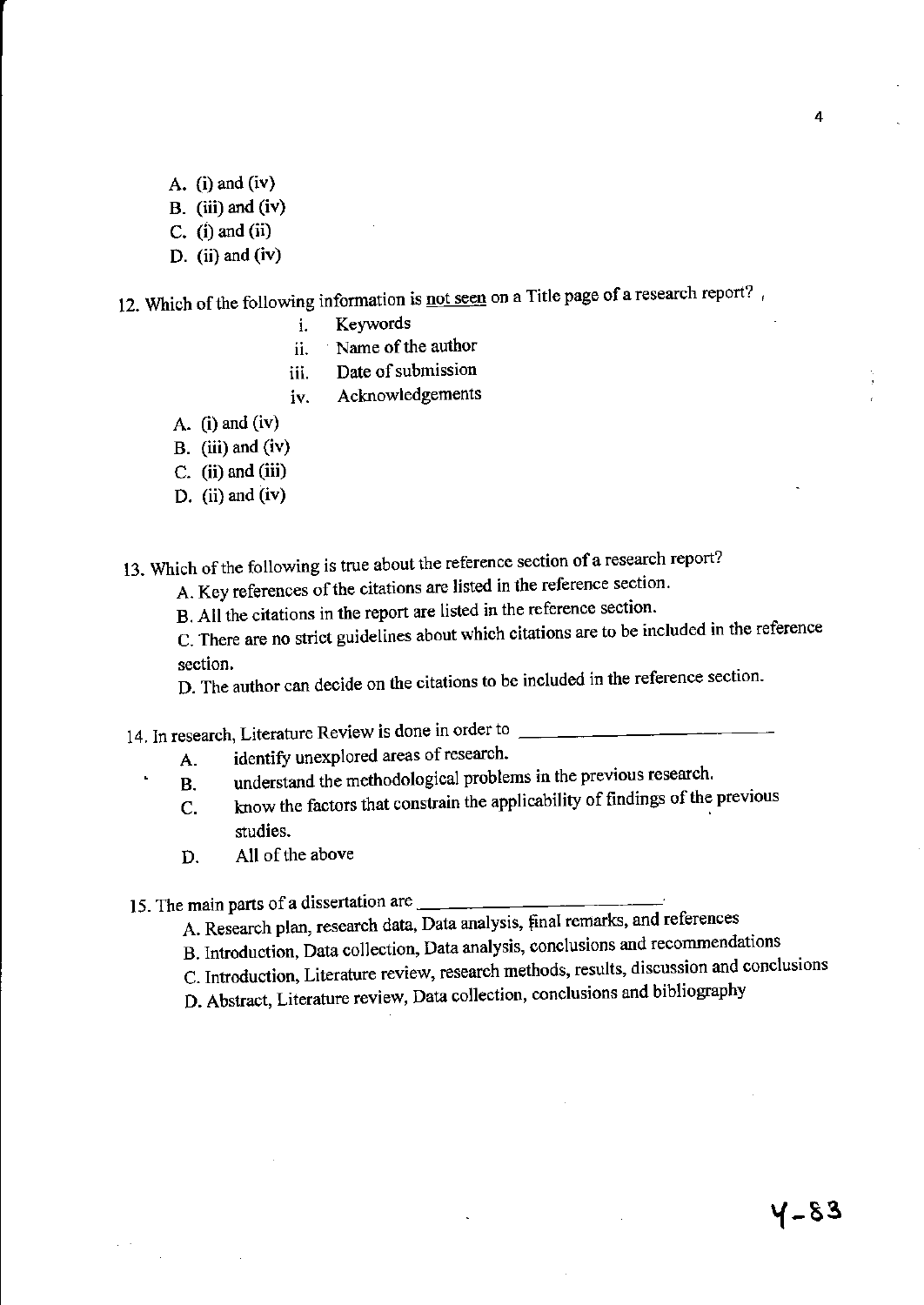16. Systematic reviews are done

- A. by a team of reviewers rather than a single reviewer.
- B. in an attempt to reduce bias by ensuring that a number of principles and procedures are followed from its conception to publication.
- C. to bring together all research evidence on an emerging phenomenon.
- D. all of the above.
- 17. Which of the following is an important aspect of argumentation?
	- A. Position statement
	- B. Definition
	- C. Problem-solution pattern
	- D. Description

18. In a research study, three separate groups of six poorly performing students from three different schools were interviewed by the researcher. The perceived causes of their poor performance are discussed. The researcher is using \_\_\_\_\_\_\_\_\_\_\_\_\_\_\_\_\_\_\_\_ method of data collection.

- A. experiment
- B. participant observation
- C. focus group
- D. structured interviews

19. In a research hypothesis, the concepts under study are stated as \_\_\_\_\_\_\_\_\_ \_

- A. ideas
- B. populations
	- C. variables
	- D. indices

20. A relatively inexpensive and suitable method to study a larger group of people is

 $\ddot{\cdot}$ 

- A. interview
- B. survey
- C. experiment
- D. observation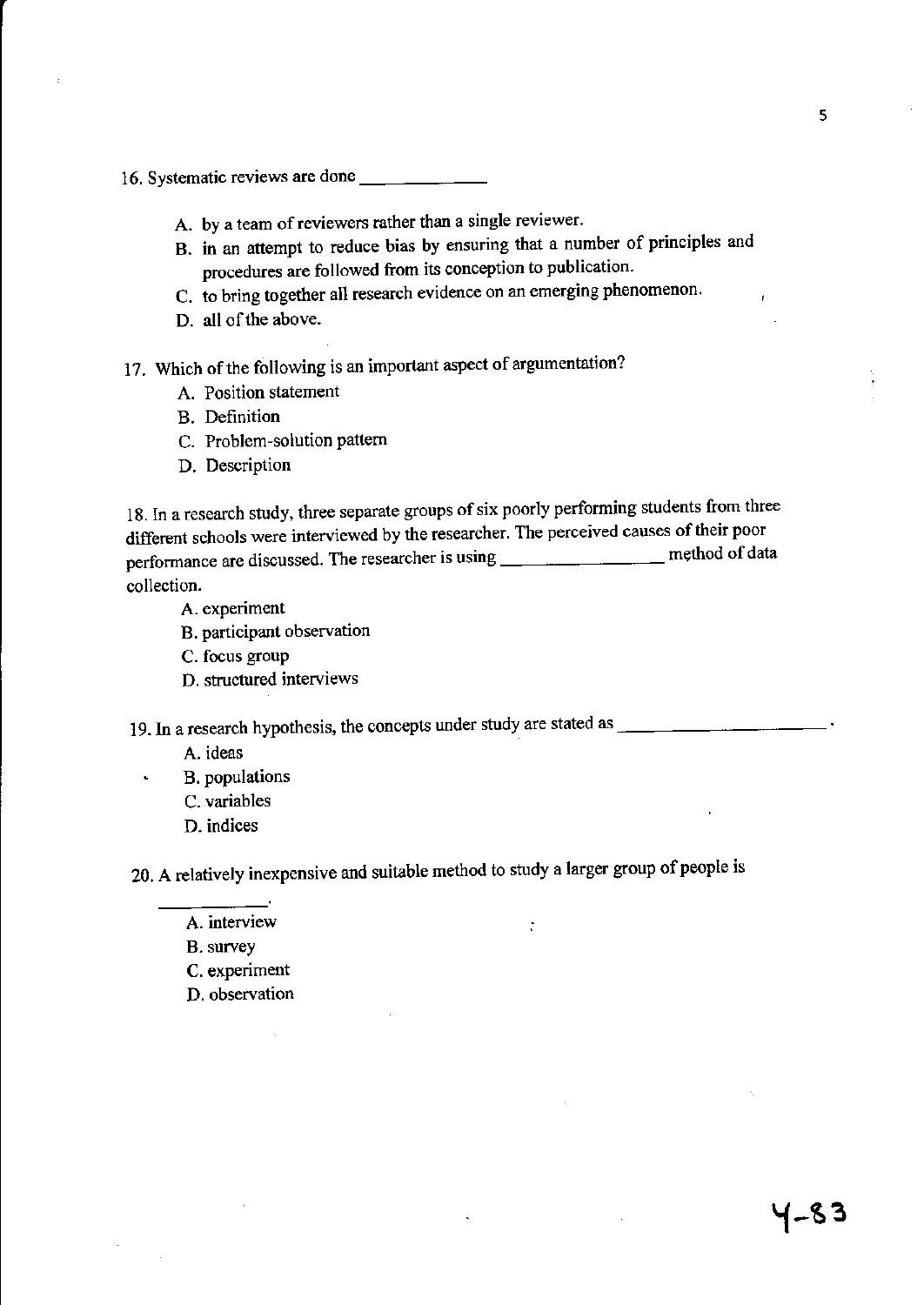### 21. Which of the following is true about auto ethnography?

- A. It seeks to describe and systematically analyse personal experience in order to understand cultural experience.
- B. It is a quantitative approach that uses ethnographic methods to understand self and its connection to others.
- C. It is a genre of writing that puts the self of the researcher within a cognitive context.
- D. All of the above

22. In research, reliability is equivalent to  $\frac{1}{\sqrt{2}}$   $\frac{1}{\sqrt{2}}$ 

- A. validity
- B. generalizability
- C. quantifiability
- D. consistency

23. An operational definition is one that  $\frac{1}{\sqrt{1-\frac{1}{\sqrt{1-\frac{1}{\sqrt{1-\frac{1}{\sqrt{1-\frac{1}{\sqrt{1-\frac{1}{\sqrt{1-\frac{1}{\sqrt{1-\frac{1}{\sqrt{1-\frac{1}{\sqrt{1-\frac{1}{\sqrt{1-\frac{1}{\sqrt{1-\frac{1}{\sqrt{1-\frac{1}{\sqrt{1-\frac{1}{\sqrt{1-\frac{1}{\sqrt{1-\frac{1}{\sqrt{1-\frac{1}{\sqrt{1-\frac{1}{\sqrt{1-\frac{1}{\sqrt{1-\frac{1}{\sqrt$ 

A. defines the concepts in tenns of empirical measures

B. defines a concept in an abstract and theoretical way

C. bears no relation to the underlying concept

D. refers to how concepts will be used in a given study.

24. In which section of the research report does the claim of the study develop as argument?

- A. Introduction
- B. Results
	- C. Discussion of findings
	- D. Methods

25. In a longitudinal study,  $\qquad \qquad \qquad \qquad \qquad$  can prove a threat to the internal validity.

÷

i. testing effects

ii. IQ of the participants

iii. Maturation effects

- A.  $(i)$  and  $(ii)$
- B. (i) and (iii)
- C. Only (i)
- D.  $(i)$ ,  $(ii)$  and  $(iii)$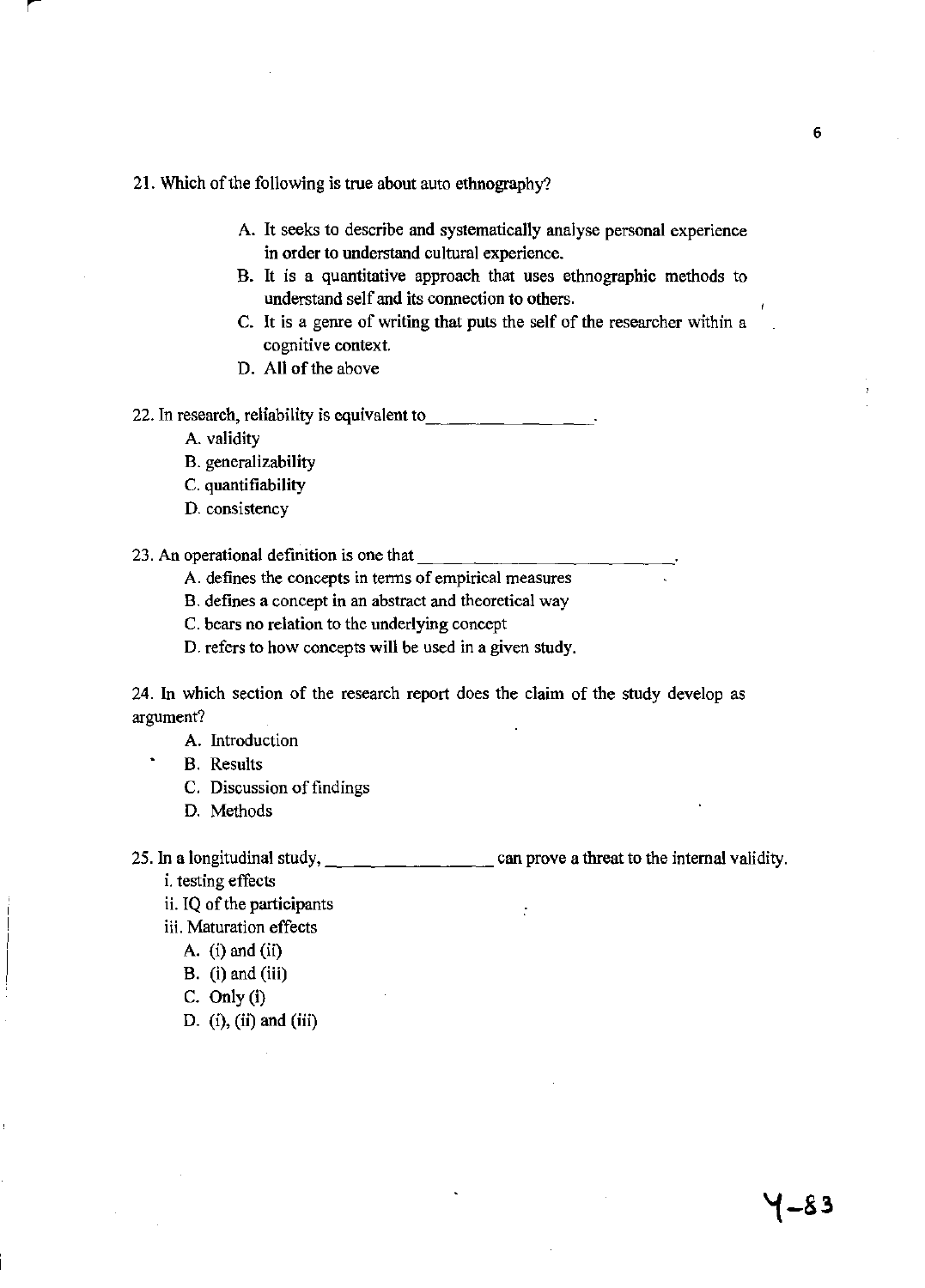Answer Questions 26 and 27 on the basis of the data given below.

The table below is to be filled by teachers teaching English to disadvantaged students in difficult circumstances

|                                                 | In the classroom | In natural environment |
|-------------------------------------------------|------------------|------------------------|
| Factors that, according to teachers, facilitate |                  |                        |
| language acquisition                            |                  |                        |
| Factors that, according to teachers, inhibit    |                  |                        |
| language acquisition                            |                  |                        |

26. This research will primarily adopt \_\_\_\_\_\_\_\_\_\_\_\_\_\_\_\_\_\_\_\_\_ method(s).

- i. Experimental
- ii. Exploratory
- iii. Case study
- iv. Introspective
- A.  $(i)$  and  $(iv)$
- B. Only (ii)
- C. (ii) and (iii)
- D. Only (iii)

27. Which of the following cannot be used to collect data for this research?

- A. Using questionnaires
- B. Maintaining researcher's journal
- C. Doing a pilot study
- D. Classroom observation

Study the following description and answer questions 28 and 29.

It is "a longitudinal approach (which) typically involves observing the development of linguistic performance, usually spontaneous speech of one subject, when the speech data are collected at specific intervals over a span of time". (Larsen-Freeman and Long, 1991)

 $\ddot{\cdot}$ 

28. This is a description of:

- A. Case study method
- B. Ethnographic method
- C. Action research
- D. Historical method
- 29. The nature of this research will be:
	- A. Particularistic, imaginative and holistic.
	- B. Particularistic, descriptive and holistic.
	- C. Generalistic, descriptive and totalistic
	- D. Generalistic, imaginative and totalistic.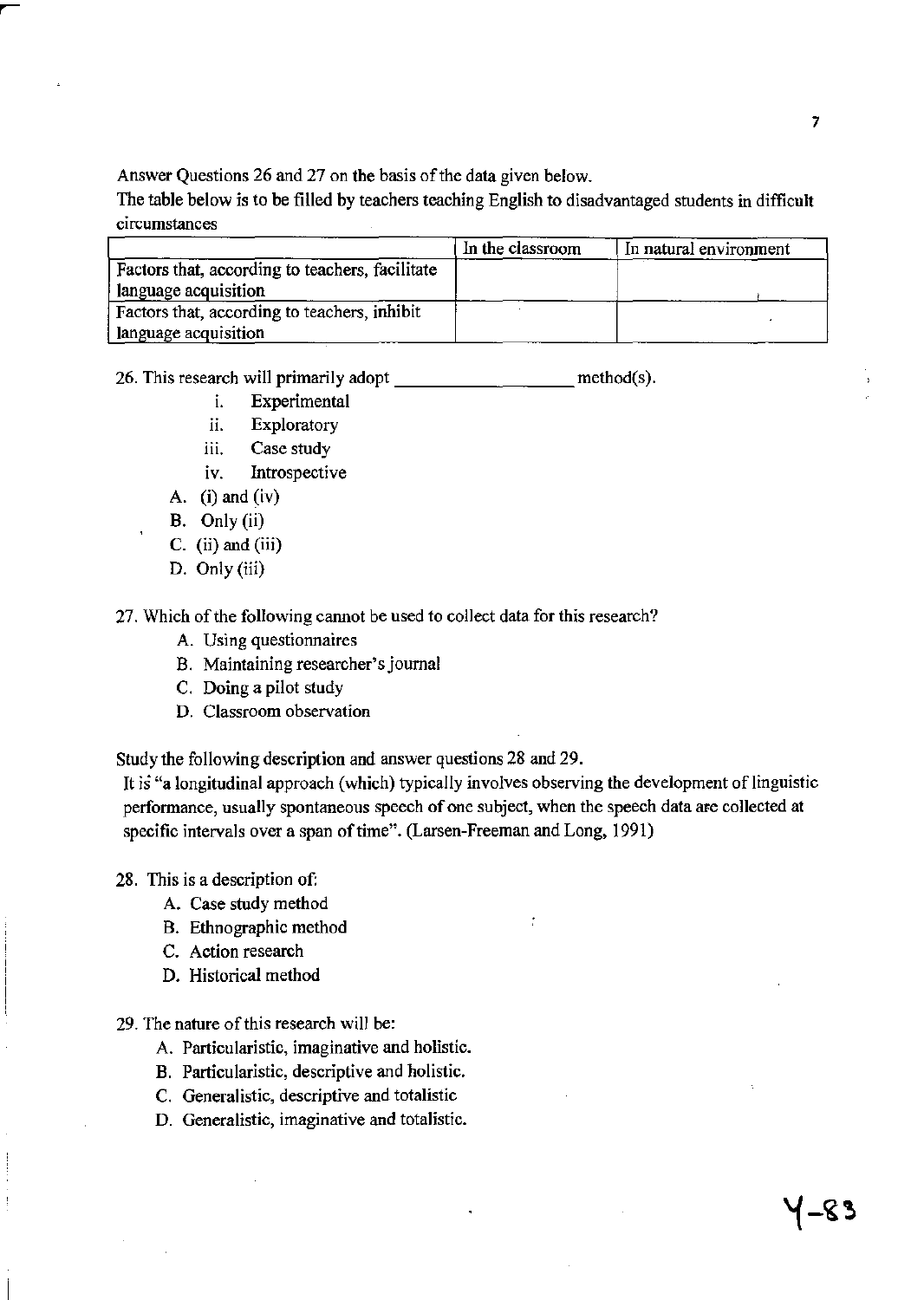30. The item that changes as a result of another that is responsible for the change is called the variabie.

A. dependent

B. independent

C. extraneous

D. intervening

31. Details of income gathered as 'above average', 'average' or 'below average' would be considered to fall under which of the following measurement scales?

A. nominal

B. ordinal

C. interval

D. ratio

32. A hypothesis that states that the females in a learner group will perform better than males under a new teaching method is considered to be a  $\frac{1}{\sqrt{1-\frac{1}{\sqrt{1-\frac{1}{\sqrt{1-\frac{1}{\sqrt{1-\frac{1}{\sqrt{1-\frac{1}{\sqrt{1-\frac{1}{\sqrt{1-\frac{1}{\sqrt{1-\frac{1}{\sqrt{1-\frac{1}{\sqrt{1-\frac{1}{\sqrt{1-\frac{1}{\sqrt{1-\frac{1}{\sqrt{1-\frac{1}{\sqrt{1-\frac{1}{\sqrt{1-\frac{1}{\sqrt{1-\frac{1}{\sqrt{1-\frac{1}{\sqrt{1-\frac{1}{\sqrt{$ 

A. null hypothesis

B. hypothesis of difference \_

C. hypothesis of point-prevalence

D. hypothesis of association

33. Which of the following constitute/provide primary data?

(i) interviews

(ii) personal records

(iii) participant observation

(iv) earlier research

A.  $(i)$  and  $(ii)$ 

B. (ii) and (iii)

c. (ii) and (iv)

D. (i) and (iii)

34. Standard deviation establishes the deviation from \_\_\_\_\_\_\_\_\_.

A. mean

B. median

C. mode

D. range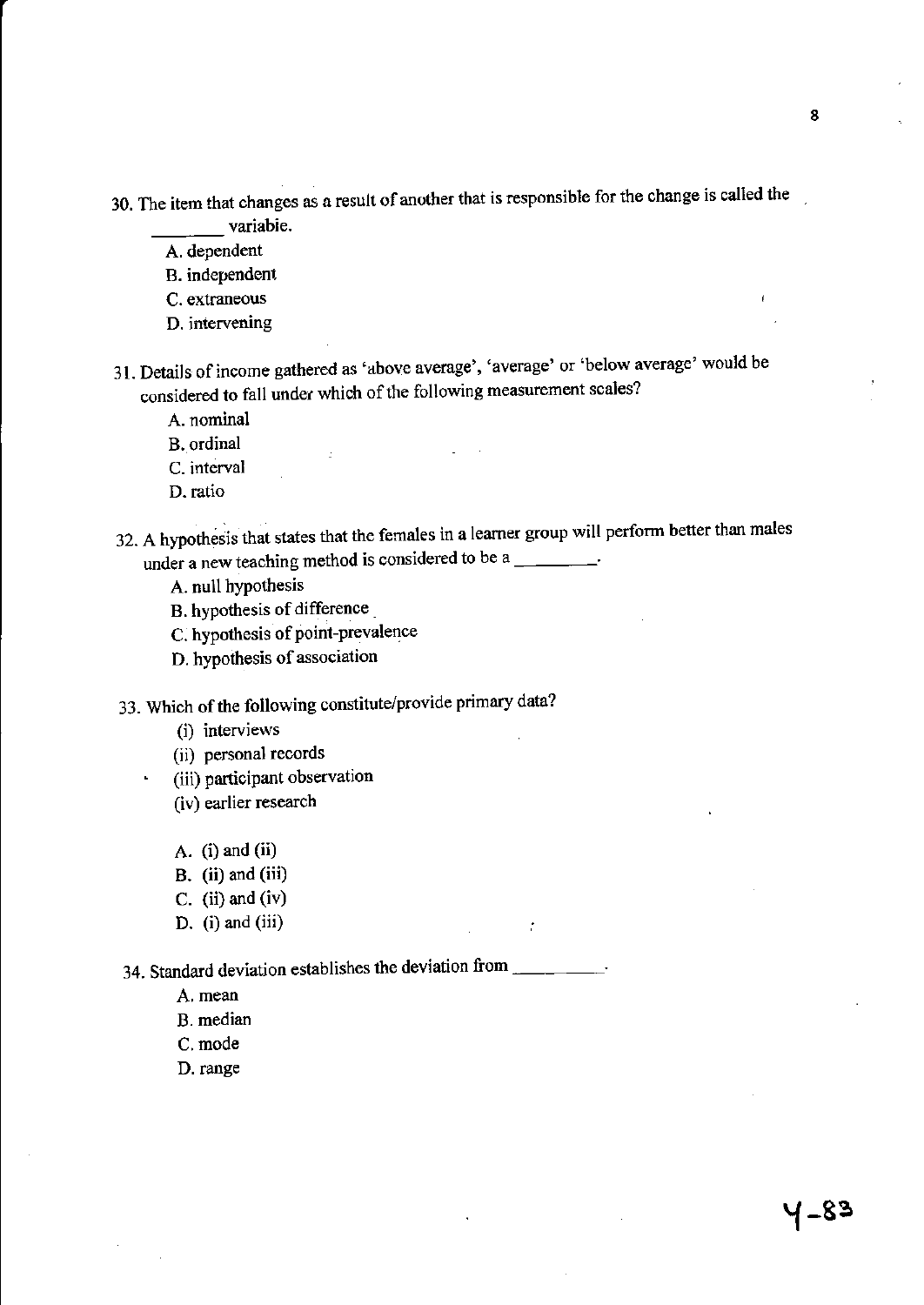### **35. Which** of the **following are instances of probability sampling?**

- **(i) simple random sampling**
- **(ii) cluster sampling**
- **(iii) quota sampling**
- **(iv) snowball sampling**
- A.  $(i)$  and  $(ii)$
- $B.$  (i) and (iii)
- C.  $(ii)$  and  $(iii)$
- D. (ii) and (iv)

# Part B **Section I Content Questions**  (20 marks) **Answer the following in the OMR sheet**

- **36. The deep structure and surface structure** of language **is examined in:** 
	- **A. Structural grammar**
	- **B. Transformational grammar**
	- **C. Competence grammar**
	- **D. Performance grammar.**
- **37. "How to teach English to Foreigners" is a series** of lectures **given between 1917-1918**  by:
	- A. H.H. Stern.
	- **B. Henry Sweet.**
	- C. Harold Palmer.
	- D. Dell Hymes.
- **38. According to Edward Anthony, "Approach" refers to:** 
	- **A. Theories about language and language teaching.**
	- **B. Theories about teaching techniques.**
	- **C. Theories about syllabus designing.**
	- **D. Theories about needs analysis.**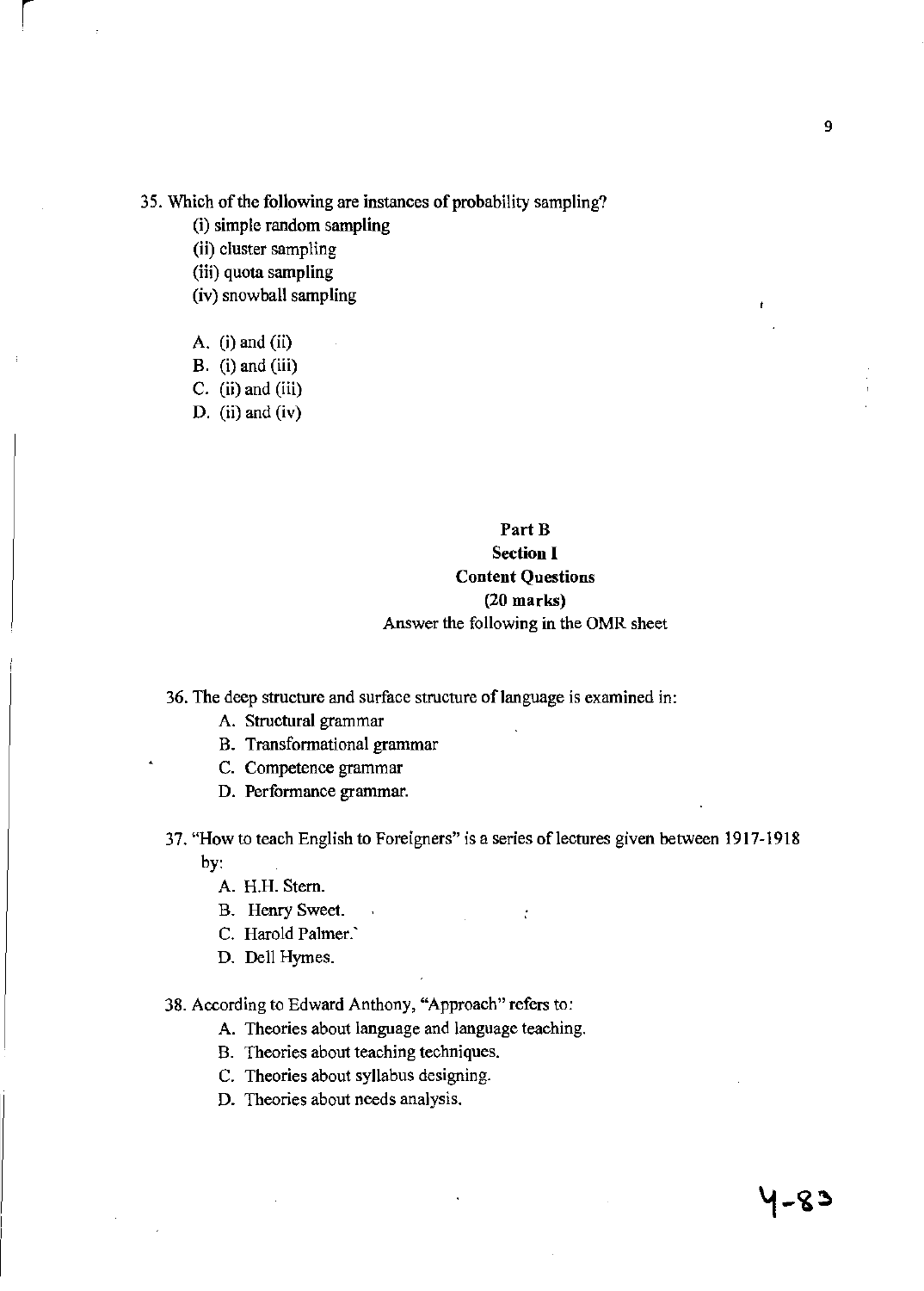- 39. Task-based learning believes that learning a language is:
	- A. learning meaning
	- B. learning tasks
	- C. learning structures
	- D. Learning grammar.
- 40. The 'Silent method' of language learning is:
	- A. teacher centered
	- B. learner centered
	- C. both teacher and learner centered
	- D. neither teacher nor learner centred.
- 

41. Teacher use \_\_\_\_\_\_\_\_\_\_\_\_ testing to plan the contents of a teaching programme.

- A. formative
- B. summative
- C. benchmark
- D. diagnostic

42. The "Speech act" theory was given by \_\_\_\_\_.

- A. Searle
- B. Wilkins
- C. Widdowson
- D. Saussure

43. **is a technique used to make an utterance stand out from the surrounding linguistic** context.

- A. Cataphora
- B. Anaphora
- C. Foregrounding
- D. Shadowing
- 44. 'Operant' conditioning theory was proposed by \_\_\_\_\_.
	- A. B.P. Skinner
	- B. Chomsky
	- C. Pavlov
	- D. Thorndike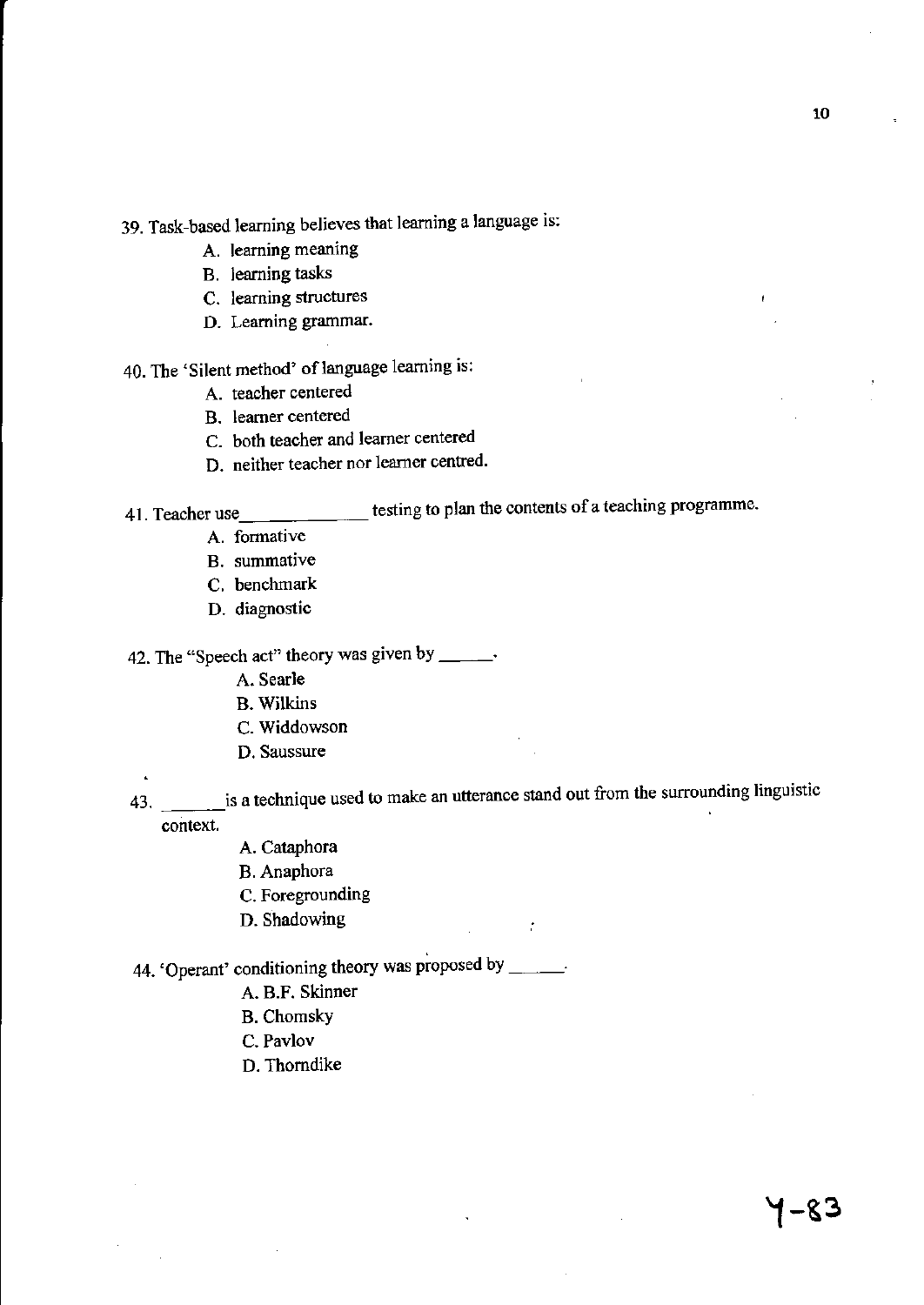- 45. believed that every word we speak is part of a language game, determined by the 'rules' of the game being played.
	- A. Halliday
	- B. Prabhu
	- C. Widdowson
	- D. Wittgenstein

*46. Her dress is a sort of yellow.* 

The above sentence is an example of

- A. Hedging
- B. Implicature
- C. Schema
- D. Scripts

47. Back-channeling is associated with which of the following skills.

- A. Listening
- B. Speaking
- C. Reading
- D. Writing

48. In the context of language skills, which of the following statements are true of 'sub-skills'?

- i. They are hypothetical in nature.
- ii. They refer to what the learners actually do.
- iii. There is overlap between sub-skills of the different language skills.
- iv. They are always connected to the gestalt of understanding.
	- A. i, ii and iii only
	- B. ii and iii only
	- C. i, iii and iv only
	- D. ii and iv only
- 49. While connecting simple sentences, the tendency to add on by using coordinate conjunctions and sometimes no conjunction at all is called
	- A. Parataxis
	- B. Ellipsis
	- C. Asyndeton
	- D. Anaphora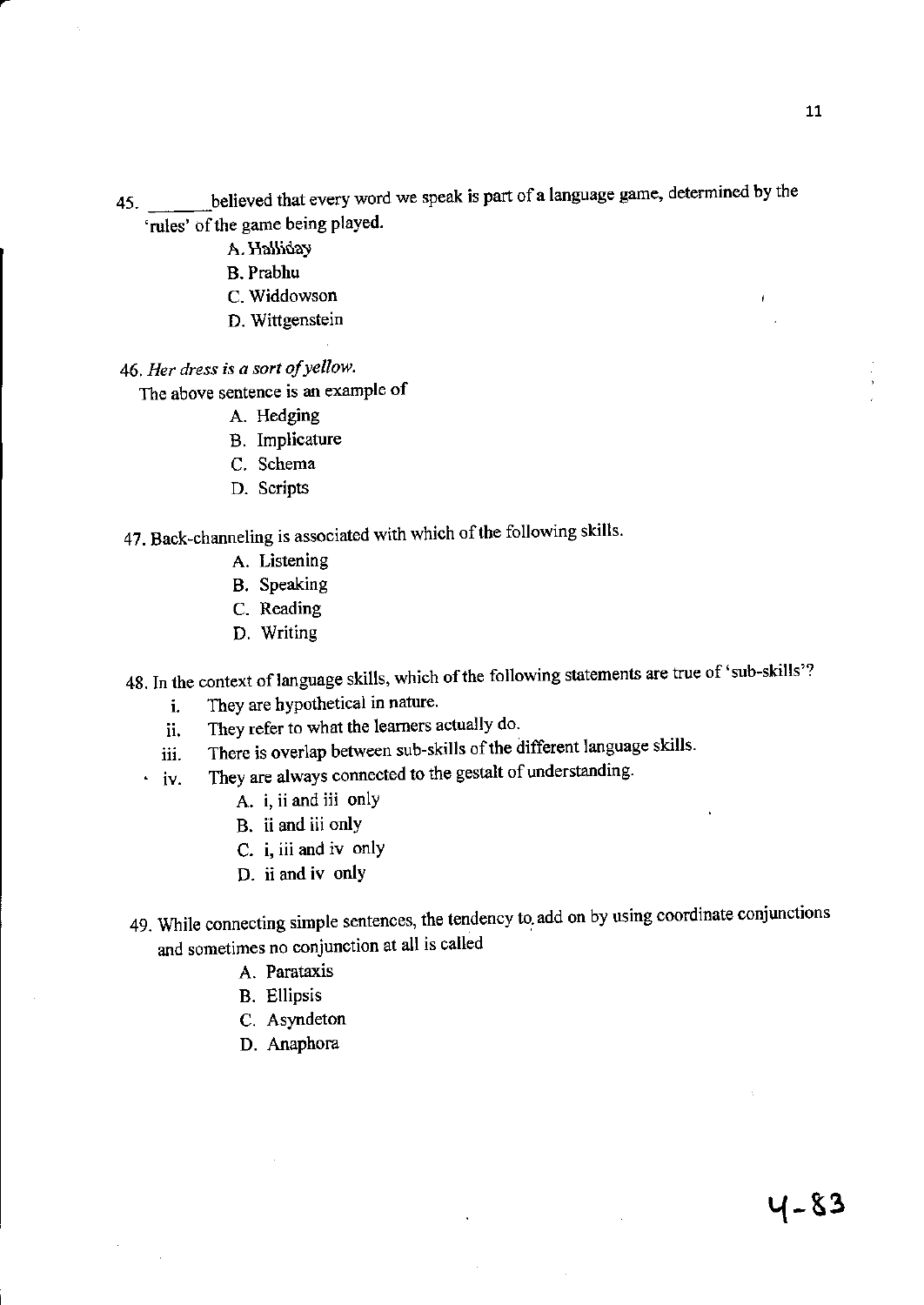50. Match the following words with their respective word formation processes.

- a. *textbook* i. Clipping
- b. *simulcast*  c. *fax*  ii. Backformation iii. Compounding
- d. *liaise*  iv. Blending
	- A. a-iii; h-iv; c-i; d-ii
	- B. a-i; b-ii; c-iii; d-iv
	- C. a-ii; b-i; c-iv; d-iii
	- D. a-iv; b-iii; c-i; d-ii
- 51. Which of the following is not an empirically validated reading comprehension strategy?
	- A. Monitoring
	- B. Summarization
	- C. Previewing
	- D. Rehearsing
- 52. Bloomfield's *Introduction to the Study of Language* was an attempt to establish Linguistics as  $a \t - \t - \t$  of language.
	- - A. philosophy
		- B. history
		- C. science
		- D. description.

53. Translanguaging is used as a tool to maximize  $\frac{1}{\sqrt{1-\frac{1}{\sqrt{1-\frac{1}{\sqrt{1-\frac{1}{\sqrt{1-\frac{1}{\sqrt{1-\frac{1}{\sqrt{1-\frac{1}{\sqrt{1-\frac{1}{\sqrt{1-\frac{1}{\sqrt{1-\frac{1}{\sqrt{1-\frac{1}{\sqrt{1-\frac{1}{\sqrt{1-\frac{1}{\sqrt{1-\frac{1}{\sqrt{1-\frac{1}{\sqrt{1-\frac{1}{\sqrt{1-\frac{1}{\sqrt{1-\frac{1}{\sqrt{1-\frac{1}{\sqrt{$ 

- A. communicative potential
- B. language accuracy
- C. generative rule formation
- D. native like fluency.

54. Intertextuality is a concept central to the \_\_\_\_\_\_\_\_\_\_\_\_\_\_\_\_\_\_\_ theory of language.

- A. Post- structural
- B. Post- modern
- C. Modem
- D. Structural.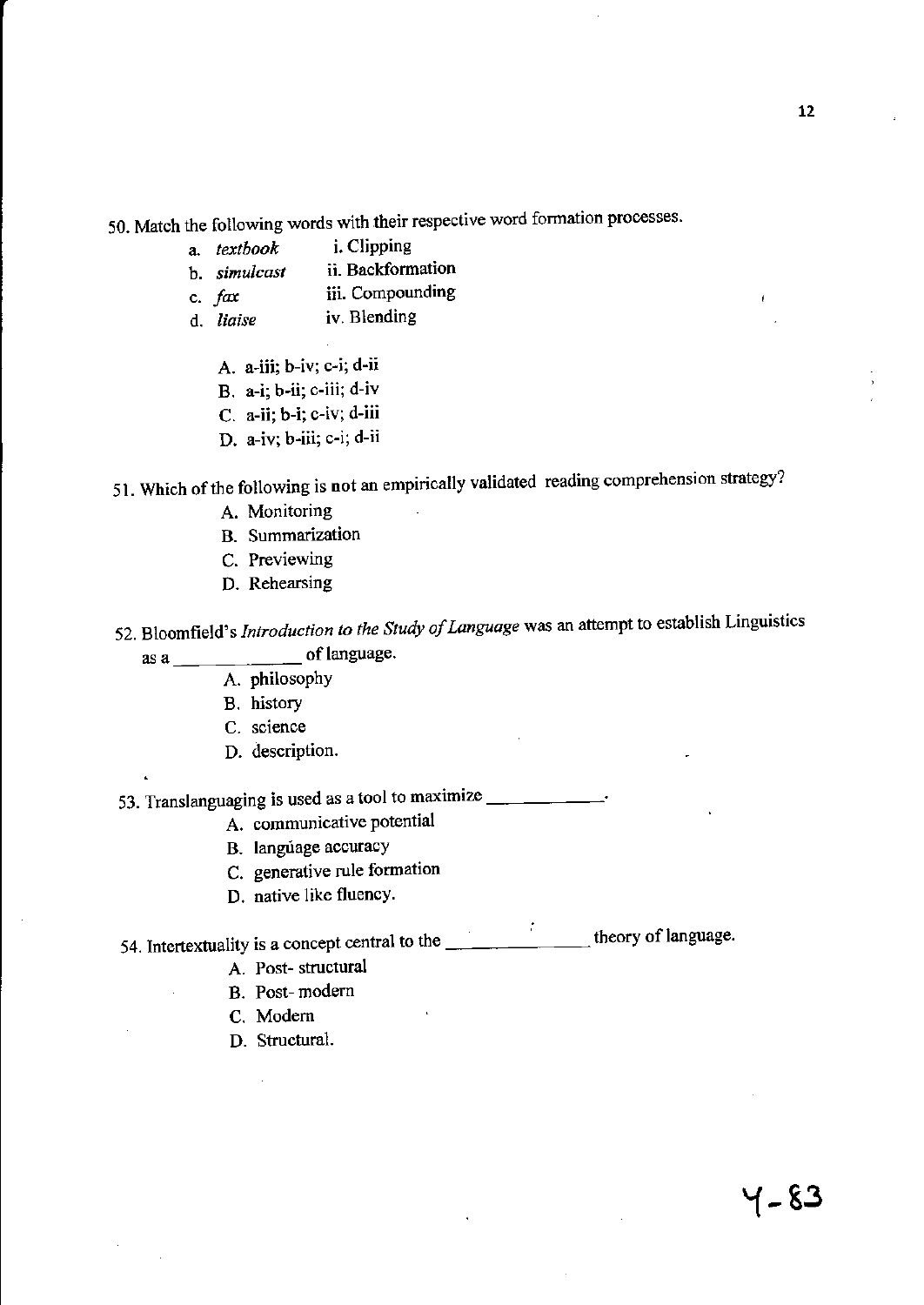55. The concerns of Language Ecology pertain to:

i. Language policy

ii. Language Planning

The right answer here is: A. Only (i) B. Only (ii) c. Neither (i) nor (ii) D. Both (i) and (ii)

# Part B: SECTION II ESSAY QUESTIONS (15 marks)

Write your answer in the separate answer booklet provided.

Write an essay on any one of the following, giving suitable examples wherever necessary.

- 1. How is Sign Language different from other natural languages?
- 2. Elaborate on the classroom and pedagogic adaptations that are necessary in an inclusive English language classroom at the higher education level. Give examples.
- 3. What are reading comprehension strategies? Elaborate on the importance of any three.
- 4. How does 'medium' impact language use? Explain with examples.
- 5. Write a note on the politics of English as a Global language.